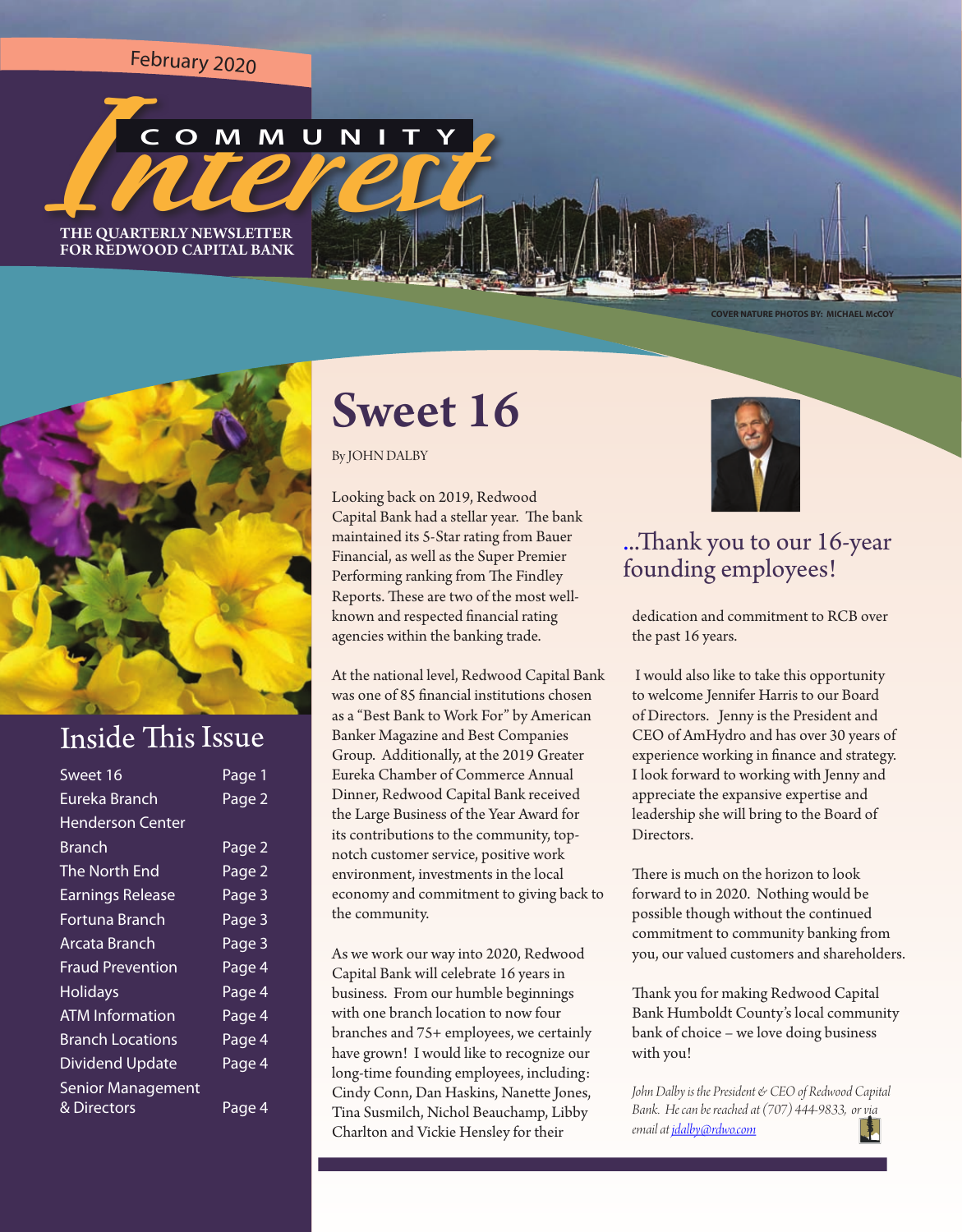

Happy New Year from the Eureka Branch! A new year means new opportunities to support our local community and 2020 is off to a great start with our support of the Greater Eureka Chamber of Commerce Youth Ambassador Scholarship Program. This is a competitive program for local high school juniors where they are matched with community-minded, local business sponsors to learn about community service, public speaking and interview skills. Redwood Capital Bank has not only been a sponsor of this program for many years, but allows multiple employees to devote their time to serve on this important committee. There is no better way to give back to our community than investing in our local youth. If you are interested in getting involved in the Youth Ambassador Program, you can contact the Greater Eureka Chamber of Commerce directly at 707-442-3738.

*Meghann Broadstock is the AVP/Eureka Branch Manager of Redwood Capital Bank. She can be reached at (707) 444-9845, or via email at meghann@rdwo.com*





# B R A N C H

Greetings from Henderson Center. I hope everyone had a fantastic holiday season! As my team and I reflect on the past year, we are humbled by our great success in Henderson Center. This success comes from working alongside amazing partners in the community, including the Henderson Center Merchants Association. The business owners take pride in making sure Henderson Center is a safe and clean place for our community to enjoy.

As this new year progresses, we look forward to furthering relationships within our neighborhood business district and establishing new ones beyond. Our frst anniversary is February 14th, please pay us a visit and help us celebrate!

*Freddy Ramirez is the Henderson Center Branch Manager of Redwood Capital Bank. He can be reached at (707) 444-9864, or via email at famirez@rdwo.com*



RCBers having fun with Olaf at the Henderson Center Merchant's Association Holiday Open House held in November.

H



# The North End

By JENNIFER BUDWIG

There are a lot of exciting things happening in Arcata and the north end of our county! We are very happy to announce Jamie Anderson as our Commercial Loan Officer in the Arcata Branch. Jamie is a Humboldt County native who was born and raised in Fortuna. He and his wife recently moved back to Humboldt County to be closer to family. We are very excited to have Jamie as part of our RCB team. He comes to us with a very extensive knowledge in commercial real estate and business development is a passion of his.

With the addition of Jenny Harris of AmHydro as our newest Director, we are looking forward to further developing RCB's relationships in the north end of the county. Another exciting happening in the north is that the McKinleyville Chamber of Commerce recently announced the addition of Jessie Miles as their

new President and CEO/Executive Director. We look forward to working with Jessie in her new role in the McKinleyville community. Lastly, the addition of Dr. Tom Jackson Jr. as the eighth Humboldt State University President. He has spent the last several months reaching out to various individuals, stakeholders and organizations within our community to learn more about our area and develop those ties with the University. I was honored to attend Dr. Jackson's investiture ceremony, which was an extraordinary event. We are fortunate to have someone with his passion and vision in this position. Hearing Dr. Jackson speak about his journey to Humboldt County and his excitement to be here was such a good reminder of the beautiful area where we live, as well as the amazing community we have in this area! If you see Jamie, Jenny, Jessie or Dr. Jackson, please give them a big welcome and congratulate them in their new positions!

Jennifer Budwig is the SVP/Chief Lending Officer of Redwood Capital Bank. *She can be reached at (707) 444-9817, or via email at jbudwig@rdwo.com*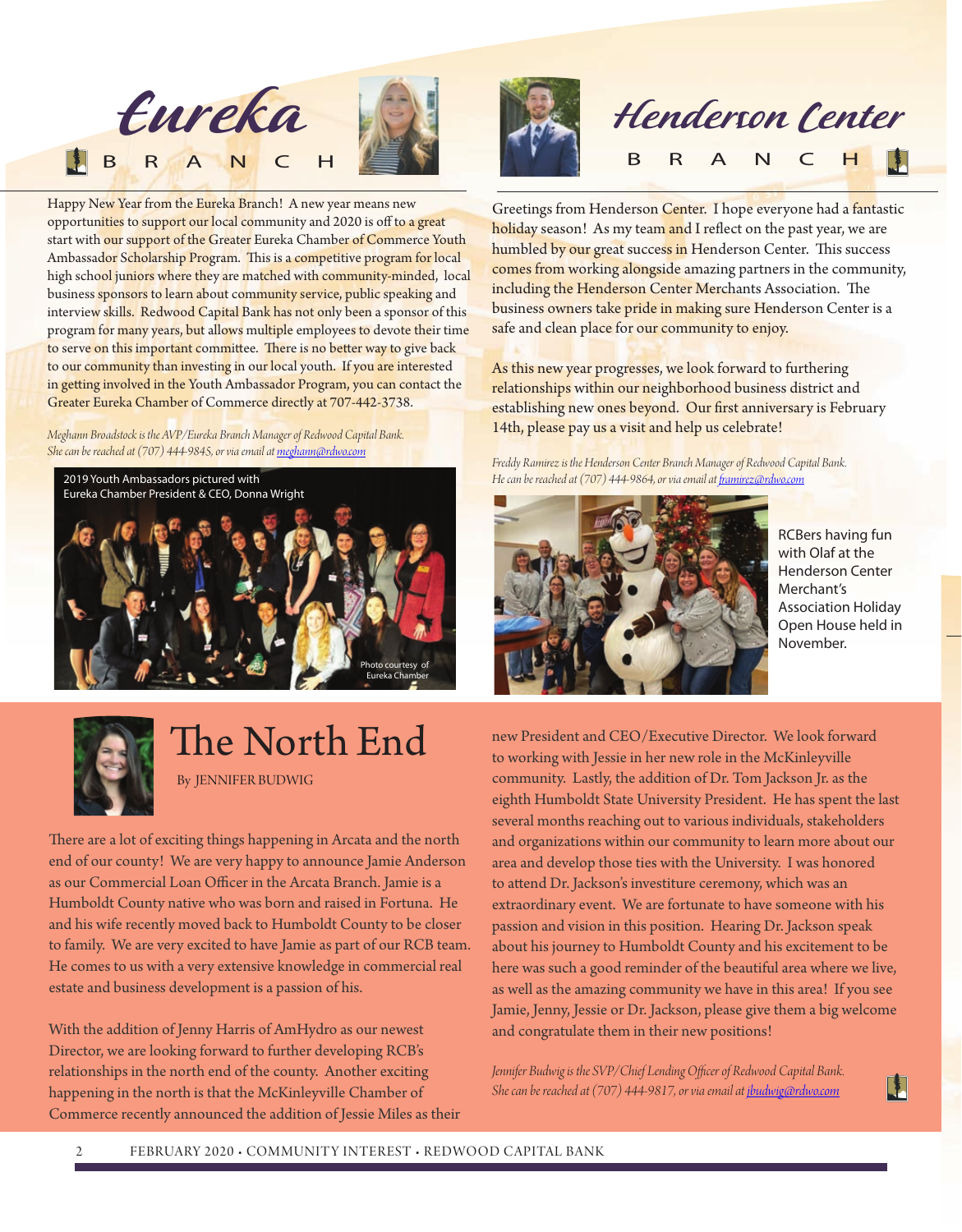## A Banner Year

2019 was a banner year! In 2019, Redwood Capital Bank opened our fourth full-service branch. From renovations to ribbon-cuting, this was no small undertaking. The Henderson Center Branch continues to grow and has proven to be very popular for its convenient location for our Eureka-based customers. With the new branch and RCB's continued growth, seven new full-time, benefted positions were added, as well as expanded office space for our Loan Support and Commercial Underwriting departments. The Eureka Main Branch also received interior upgrades including new carpeting, furniture, paint and several new offices.

Finally, with the changing interest rate environment, Redwood Capital Bank managed to help our customers achieve their goals, while at the same time allowing us to exceed ours. Here's looking forward to another great year!



2019 was an amazing year for the Fortuna Branch! No area in the branch saw more change than our New Accounts Department. After many years of steady growth, we started the year adding a second half-time New Accounts Representative, Alejandra Garcia. Then, our much-loved founding New Accounts Representative, Deborah Ecker retired. Alejandra moved to fulltime at New Accounts and we increased the staffing to a second full-time representative to fully serve our customers. Kaysha Mahood was promoted to that position. Wendy Eberhardt is also cross-training in new accounts for much needed backup and support. Finally, after an exhaustive search we found two immensely talented individuals, Katelynn Maynard and Kristen Boatman and persuaded them to join our teller team to back fill for the retirements and promotions. We are very excited to see what 2020 has in store for us here in Fortuna, as we continue serving new and existing customers in the Eel River Valley.

*Bob Judevine is the VP/Fortuna Branch Manager of Redwood Capital Bank. He can be reached at (707) 726-7718, or via email at bjudevine@rdwo.com*



### 2019 Fourth Quarter Earnings Release



#### By RENÉE BYERS

At Period End

|                             |                                | 12/31/2019   | 9/30/2019  | Change |
|-----------------------------|--------------------------------|--------------|------------|--------|
| <b>Balance Sheet data</b>   |                                |              |            |        |
| (In Thousands) Total assets |                                | \$368,024    | \$374,612  | $-2%$  |
|                             | <b>Total deposits</b>          | \$325,718    | \$333,266  | $-2\%$ |
|                             | Total loans (net)              | \$277,989    | \$273,674  | 2%     |
|                             |                                |              |            |        |
|                             |                                | Year to Date |            |        |
|                             |                                |              |            | $\%$   |
|                             |                                | 12/31/2019   | 12/31/2018 | Change |
|                             | <b>Summary of Operations</b>   |              |            |        |
|                             | (In Thousands) Interest income | \$15,252     | \$14,299   | 7%     |
|                             | Net Interest Income            | \$13,904     | \$13,435   | 3%     |

Renée Byers is the SVP/Chief Financial Officer of Redwood Capital Bank. She can be reached at (707) 444-9849 *or via email at rbyers@rdwo.com*





#### Happy to start 2020 in beautiful Arcata!

It has been very exciting to begin 2020 as the Commercial Relationship Manager at the Arcata Branch. The branch has been without a full-time commercial lender for awhile and it is obvious in just a short amount of time that customers are interested in what RCB has to offer local businesses. With each day, I have the opportunity to introduce myself to existing customers and begin building commercial relationships. I am quickly determining where we have strengths and where we have opportunities to grow. 2020 provides a great opportunity to develop a plan for customer outreach, both existing and new. Fortunately, there is plenty of opportunity for growth!

So far, my time in Arcata has taught me that this is a strong, vibrant community where people are proud to live and work. The new year brings on many events in Arcata and the surrounding communities. RCB will host a table at the Arcata Chamber Business Leadership Awards Dinner in February to highlight business successes of 2019. We will also be attending the upcoming State of the City event which highlights what the City has in store for 2020 and beyond. Throw in some always lively, monthly Arcata and McKinleyville Chamber Mixers and I am quickly flling up my calendar and meeting many of the decision makers that work and help shape this energetic community.

Jamie Anderson is the AVP/Commercial Relationship Manager at the Arcata Branch. *He can be reached at (707) 269-4410, or via email at janderson@rdwo.com*